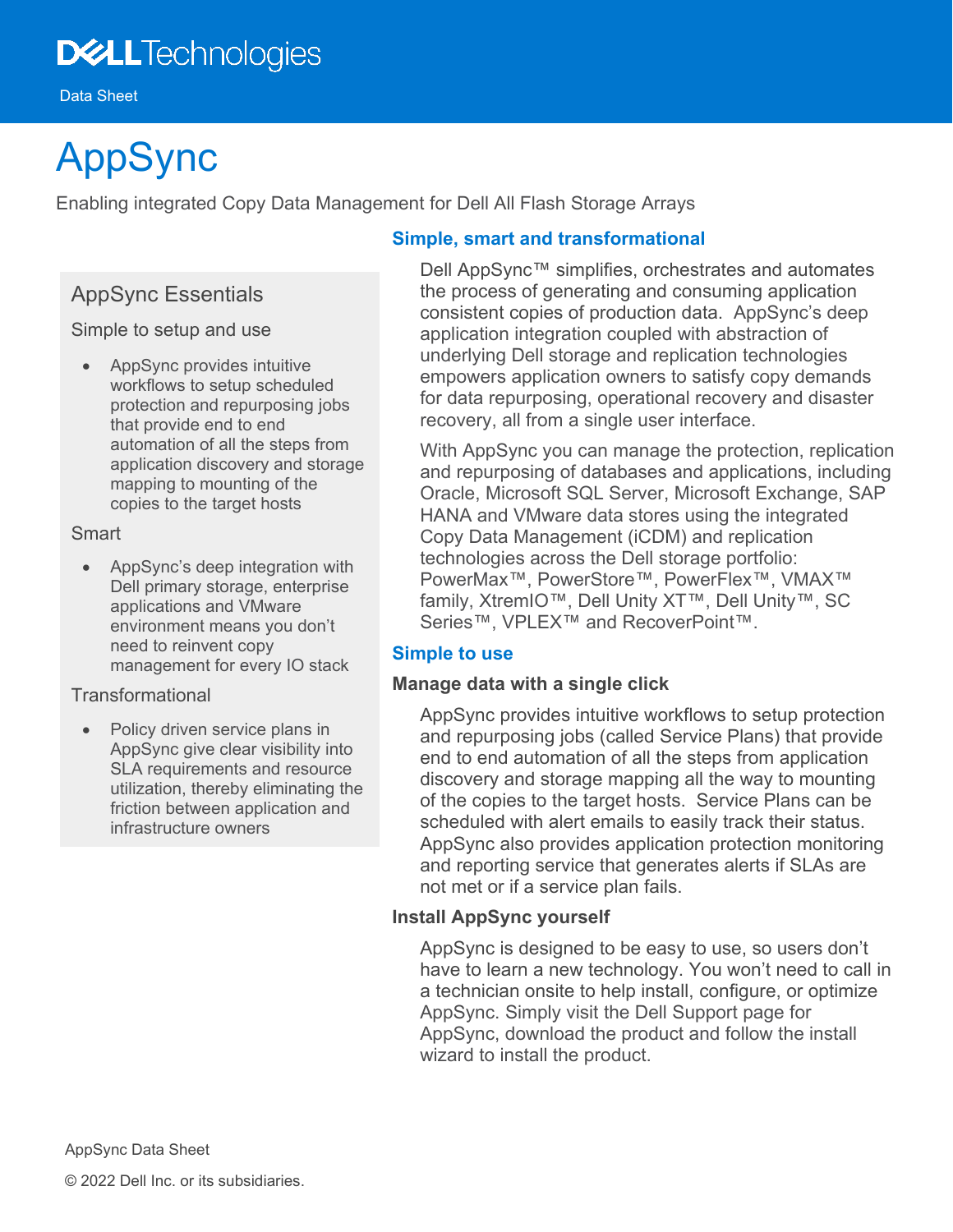#### **Smart**

AppSync is deeply aware of application databases like Oracle, SAP HANA and SQL Server as well as the extensive copy and replication technologies of Dell. AppSync Service Plans present the user with all the relevant options for a database infrastructure combination. For example, an Oracle Service Plan on a PowerMax has the granularity of options to handle the different log files and control files as well as options for local and remote copies with SRDF replication technology. Application owners and DBAs can make sure they get the right copies to the right stakeholders without worrying about underlying storage and application intricacies.

For VMware virtualized environments, AppSync offers VM consistent (with individual VM recovery) copies. vAdmins can protect and restore VMware data stores with VM-level granularity. Dell Virtual Storage Integrator (VSI) provides the ability to perform these workflows from right within vSphere user interface.

#### **Transformational**

AppSync enables application owners and DBAs to protect, restore and repurpose their data to satisfy their unique copy requirements. This accelerates and improves processes like test and dev by providing the latest production data for high quality product releases. AppSync's support for second generation copies (a copy of a copy) allows for required data masking, filtering and obfuscation by DBAs so that end users of data have access to only data that they need. At any given point of time storage admins can get a complete picture of the copy landscape so that they are aware of capacity utilization and scope for optimization.

AppSync's application integration includes support for Oracle, SAP HANA, Microsoft SQL Server and Microsoft Exchange. Copies for other databases like those used by EPIC systems can be managed at a file system level. Please refer to the AppSync support matrix on <https://www.dell.com/support/home/> for complete information.